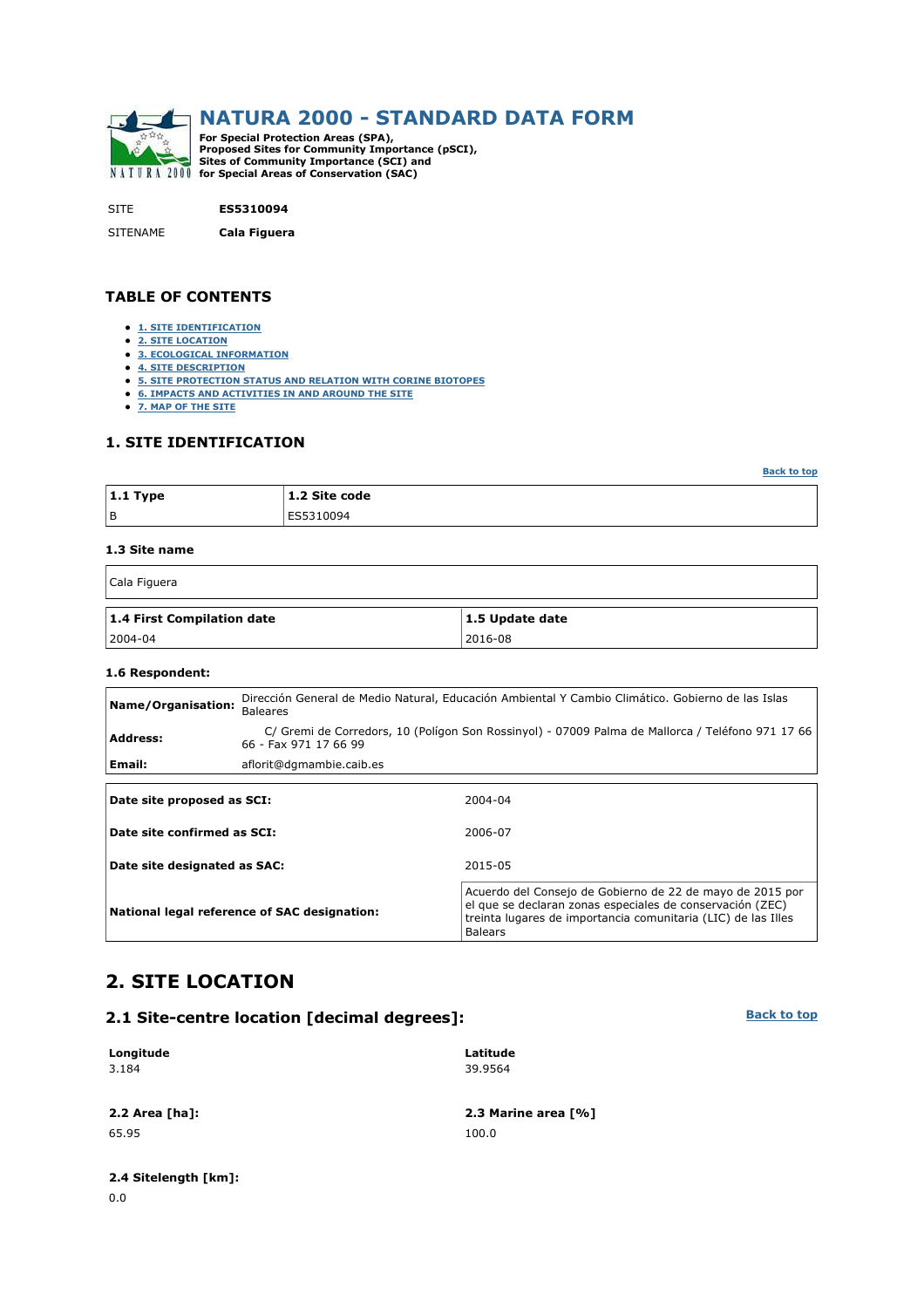### **2.5 Administrative region code and name**

**NUTS level 2 code Region Name ES53** Illes Balears

## **2.6 Biogeographical Region(s)**

Mediterranean (0.0 %) Marine

Mediterranean %) (100.0

# **3. ECOLOGICAL INFORMATION**

### **3.1 Habitat types present on the site and assessment for them**

**Back to top**

| <b>Annex I Habitat types</b>                                                                  |  |  |                    |       | Site assessment |                  |                            |                     |        |
|-----------------------------------------------------------------------------------------------|--|--|--------------------|-------|-----------------|------------------|----------------------------|---------------------|--------|
| Data<br>Cave<br>$PF \parallel NP \parallel Cover \mid \text{A}$<br>Code<br>$[number]$ quality |  |  | A B C D            | A B C |                 |                  |                            |                     |        |
|                                                                                               |  |  |                    |       |                 | Representativity | Relative<br><b>Surface</b> | <b>Conservation</b> | Global |
| 1120B                                                                                         |  |  | 20.721490000000003 |       |                 | в                | ╰                          | в                   | в      |

**PF: for the habitat types that can have a non-priority as well as a priority form (6210, 7130, 9430) enter "X" in the column PF to indicate the priority form.** 

**NP: in case that a habitat type no longer exists in the site enter: x (optional) Cover: decimal values can be entered** 

**Caves: for habitat types 8310, 8330 (caves) enter the number of caves if estimated surface is not available.** 

**Data quality: G = 'Good' (e.g. based on surveys); M = 'Moderate' (e.g. based on partial data with some extrapolation); P = 'Poor' (e.g. rough estimation)** 

### **3.2 Species referred to in Article 4 of Directive 2009/147/EC and listed in Annex II of Directive 92/43/EEC and site evaluation for them**

| <b>Species</b> |                                    |                                  |   | <b>Population in the site</b> |                     |     |     |                   | Site assessment |                    |      |       |       |       |
|----------------|------------------------------------|----------------------------------|---|-------------------------------|---------------------|-----|-----|-------------------|-----------------|--------------------|------|-------|-------|-------|
| Group          | $\blacksquare$ Code $\blacksquare$ | <b>Scientific</b><br><b>Name</b> | s | <b>NP</b>                     | <b>Size</b><br>Type |     |     | Unit $\vert$ Cat. | Data<br>quality | $\ A B C D\ A B C$ |      |       |       |       |
|                |                                    |                                  |   |                               |                     | Min | Max |                   | C R V P         |                    | Pop. | Cons. | Isol. | Glob. |
| M              | 1349                               | <b>Tursiops</b><br>truncatus     |   |                               | р                   |     |     |                   | R               |                    | ◡    | B     |       | в     |

**Group: A = Amphibians, B = Birds, F = Fish, I = Invertebrates, M = Mammals, P = Plants, R = Reptiles** 

**S: in case that the data on species are sensitive and therefore have to be blocked for any public access enter: yes** 

**NP: in case that a species is no longer present in the site enter: x (optional) Type: p = permanent, r = reproducing, c = concentration, w = wintering (for plant and non-migratory species use permanent)** 

**Unit: i = individuals, p = pairs or other units according to the Standard list of population units and codes in accordance with Article 12 and 17 reporting (see reference portal)** 

**Abundance categories (Cat.): C = common, R = rare, V = very rare, P = present - to fill if data are deficient (DD) or in addition to population size information** 

**Data quality: G = 'Good' (e.g. based on surveys); M = 'Moderate' (e.g. based on partial data with some extrapolation); P = 'Poor' (e.g. rough estimation); VP = 'Very poor' (use this category only, if not even a rough estimation of the population size can be made, in this case the fields for population size can remain empty, but the field "Abundance categories" has to be filled in)** 

## **4. SITE DESCRIPTION**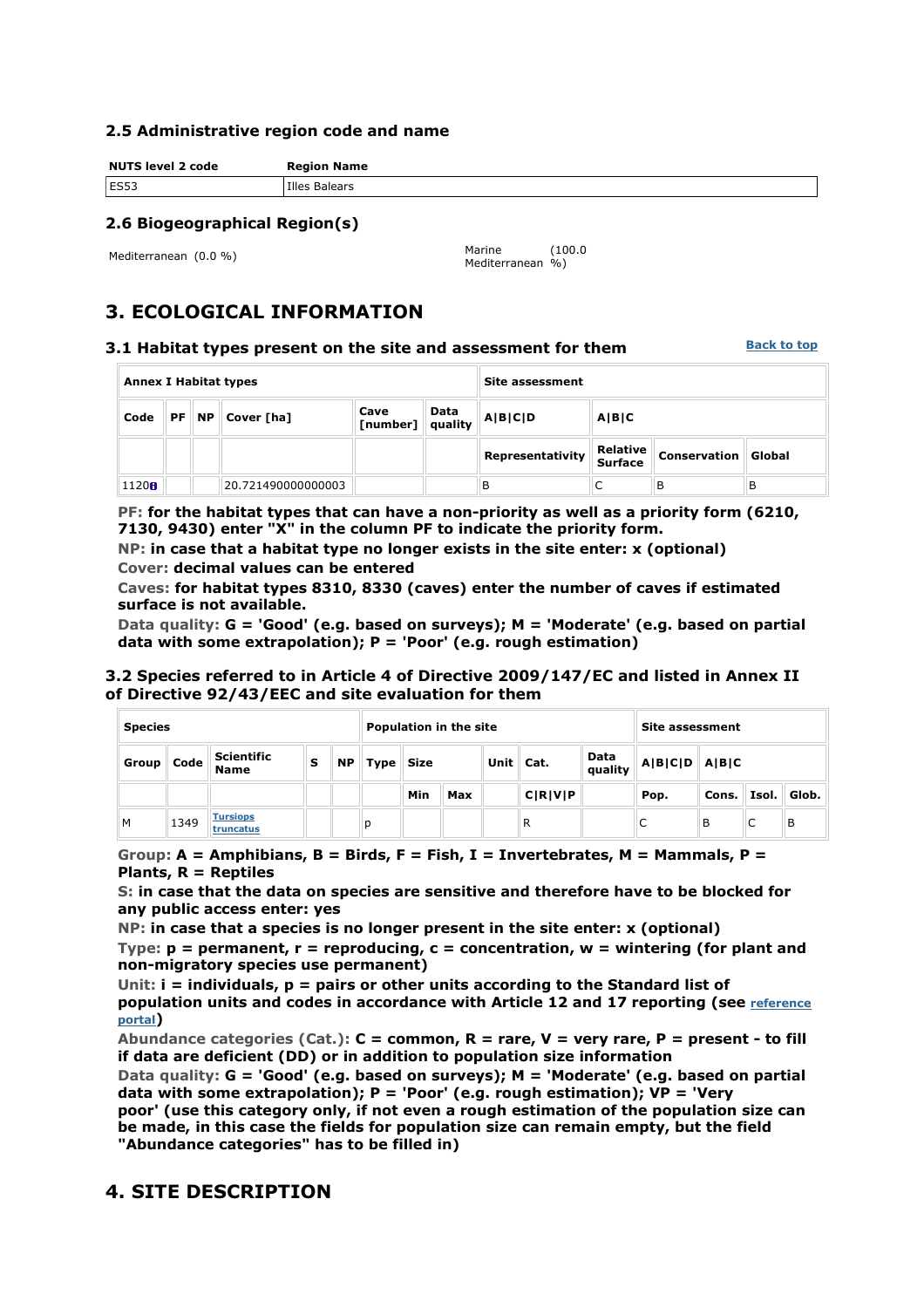### **4.1 General site character**

| <b>Habitat class</b> | % Cover |
|----------------------|---------|
| N01                  | 100.0   |
| Total Habitat Cover  | 100     |

### **4.2 Quality and importance**

**La calidad e importancia de esa zona se basa en la presencia de habitats del anexo I de la Directiva 92/43/CEE**

### **4.4 Ownership (optional)**

| Type                  |                       | $\lceil \% \rceil$ |
|-----------------------|-----------------------|--------------------|
|                       | National/Federal      | 0                  |
|                       |                       | 0                  |
|                       | Public State/Province | 0                  |
|                       | Any Public            | 100                |
| Joint or Co-Ownership |                       | 0                  |
| Private               |                       | 0                  |
| Unknown               |                       | 0                  |
| lsum                  |                       | 100                |

# **5. SITE PROTECTION STATUS (optional)**

### **5.1 Designation types at national and regional level:**

| Code | Cover [%] | Code | Cover [%] | Code | Cover [%] |
|------|-----------|------|-----------|------|-----------|
| ES00 | 100.0     |      |           |      |           |

## **6. SITE MANAGEMENT**

### **6.1 Body(ies) responsible for the site management:**

| Organisation: | Dirección General de Medio Natural, Educación Ambiental Y Cambio Climático. Gobierno de las<br>Islas Baleares              |
|---------------|----------------------------------------------------------------------------------------------------------------------------|
| Address:      | C/ Gremi de Corredors, 10 (Polígon Son Rossinyol) - 07009 Palma de Mallorca / Teléfono 971<br>17 66 66 - Fax 971 17 66 224 |
| Email:        | aflorit@dgmambie.caib.es                                                                                                   |

## **6.2 Management Plan(s): An actual management plan does exist:**

| Yes                    | Name: Plan de Gestión Natura 2000 de la Serra de Tramuntana                                                  |  |  |  |  |  |  |  |
|------------------------|--------------------------------------------------------------------------------------------------------------|--|--|--|--|--|--|--|
|                        | Link: http://www.caib.es/eboibfront/es/2015/10315/565417/decreto-49-2015-de-22-de-mayo-por-el-que-se-aprueb? |  |  |  |  |  |  |  |
|                        | &idEnviament=565417&mode=view№=10315                                                                         |  |  |  |  |  |  |  |
|                        |                                                                                                              |  |  |  |  |  |  |  |
| No, but in preparation |                                                                                                              |  |  |  |  |  |  |  |
| No                     |                                                                                                              |  |  |  |  |  |  |  |

# **7. MAP OF THE SITES**

#### **Back to top**

INSPIRE ID: http://ideib.caib.es/pub\_ideib/public/TEMATIC-LIMITS/MapServer/WMSServer?request=getcapabilities

Map delivered as PDF in electronic format (optional)

Yes X No

 $\Gamma$ 

Reference(s) to the original map used for the digitalisation of the electronic boundaries (optional).

**Back to top**

**Back to top**

**Back to top**